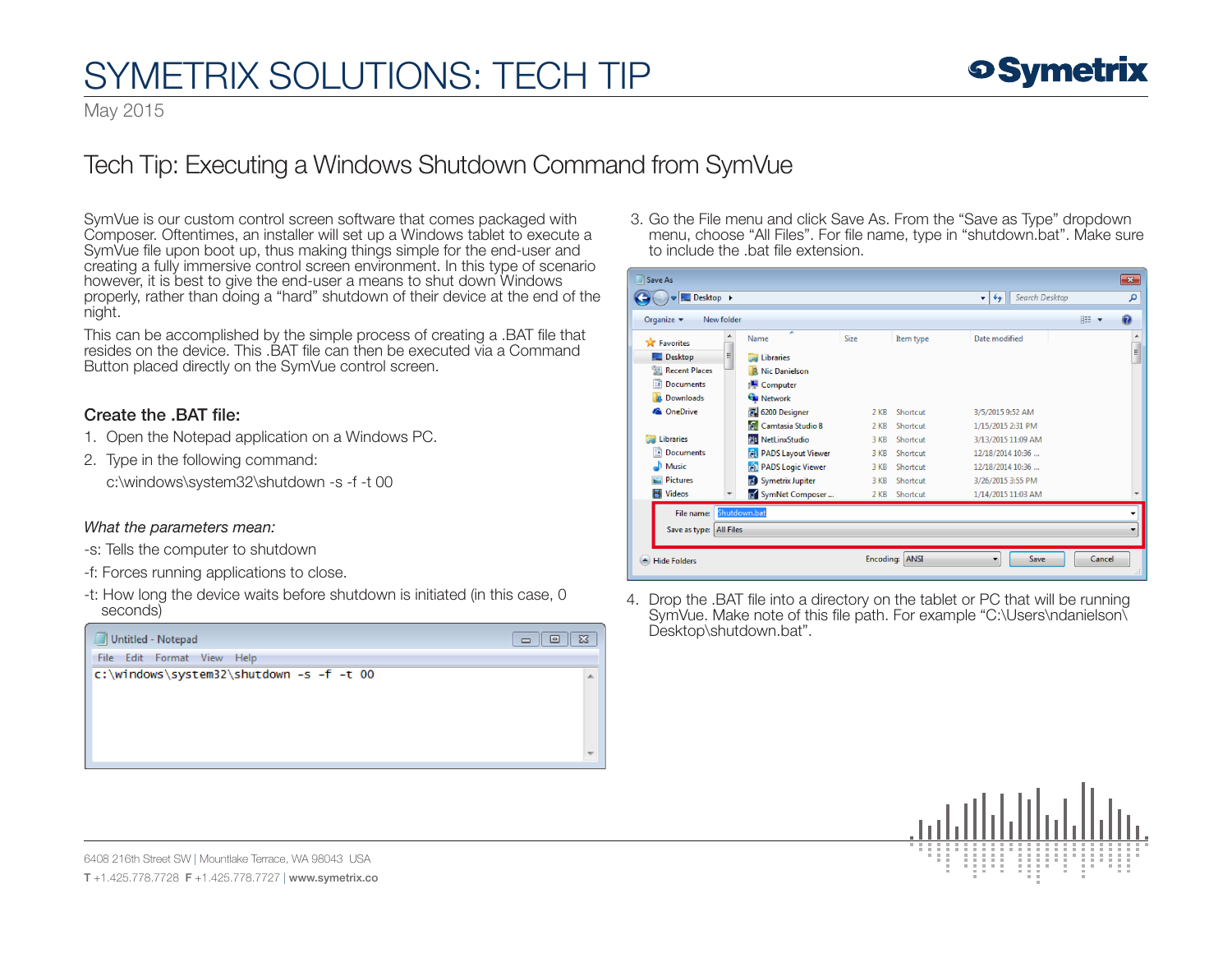# SYMETRIX SOLUTIONS: TECH TIP



May 2015

### Create the Command Button:

1. In Composer, bring up the control screen to which you want to add a shutdown option.

From the Toolkit, double-click or drag in a Command Button.

| Ø<br><b>Toolkit</b>                                                     | Control Screen: Routing and Trims                 |                |                |                                      |  |  |
|-------------------------------------------------------------------------|---------------------------------------------------|----------------|----------------|--------------------------------------|--|--|
| <b>E</b> Control Screen Viewer<br><b>E</b> Preset Recall Button<br>ions | <b>Routing and Trims</b><br><b>Logout</b><br>Exit |                |                |                                      |  |  |
| Command Button<br><b>Donou pogour powinke</b><br>Exit SymVue Button     |                                                   | FOH L          | <b>FOH R</b>   | <b>Monitors</b><br><b>Graphic EQ</b> |  |  |
| Picture<br>$-Text$                                                      |                                                   | Mute           | Mute           | Mute                                 |  |  |
|                                                                         |                                                   | $+24$<br>$+12$ | $+24$<br>$+12$ | $+24$<br>$+12$                       |  |  |
|                                                                         | FOH<br>Crossover<br><b>Settings</b>               | 40             | $+0$           | $+0$                                 |  |  |
|                                                                         |                                                   | $-12$          | $-12$          | $-12$                                |  |  |
|                                                                         |                                                   | $-24$          | $-24$          | $-24$                                |  |  |
|                                                                         |                                                   | $+0.0$ dB      | $+0.0$ dB      | $+0.0$ dB                            |  |  |
| Unit:'Radius 12x8 EX-4'<br>Approx. 25% Used                             | <b>Board L</b>                                    |                |                |                                      |  |  |
| Mute All Outputs F2                                                     | <b>Board R</b>                                    |                |                |                                      |  |  |
|                                                                         | <b>Monitor</b>                                    |                |                |                                      |  |  |
|                                                                         | Page Mic                                          |                |                |                                      |  |  |
|                                                                         | <b>DJL</b>                                        |                |                |                                      |  |  |
|                                                                         | <b>DJR</b>                                        |                |                |                                      |  |  |
|                                                                         | Satellite L                                       |                |                |                                      |  |  |
|                                                                         | <b>Satellite R</b>                                |                |                |                                      |  |  |
|                                                                         |                                                   |                |                |                                      |  |  |

2. The Command Button Properties windows will appear - In the Label field name it "Shutdown". In the Command field type in the file path from step four above. Again, this needs to be the file path on the device that will be running SymVue.

Other button parameters such as color and size may also be edited in this screen.

| <b>Command Button Properties</b>                                                                             |                                                                                            |                                               | $\mathbf{x}$        |
|--------------------------------------------------------------------------------------------------------------|--------------------------------------------------------------------------------------------|-----------------------------------------------|---------------------|
| Label<br>Shutdown                                                                                            |                                                                                            |                                               | <b>OK</b><br>Cancel |
| Command<br>C:\Users\ndanielson\Desktop\shutdown.bat                                                          |                                                                                            | Browse                                        |                     |
| <b>Text Color</b><br>Change Text Color                                                                       | <b>Background Color</b><br>Transparent<br>Use Default Off Color<br>Change Background Color | <b>Size</b><br>140<br>Width:<br>20<br>Height: |                     |
| Click 'Save Colors' to save this color scheme<br>for all newly placed Command Buttons.<br><b>Save Colors</b> |                                                                                            |                                               |                     |

 3. Position the Command Button on the control screen in the choice position. Of course, care must be taken on where to place the command Button, as you don't want the end user to accidentally trigger the button and shut down their tablet until they actually mean to do it. Therefore, it may be best to create an isolated control page just for the shutdown button.



6408 216th Street SW | Mountlake Terrace, WA 98043 USA T +1.425.778.7728 F +1.425.778.7727 | www.symetrix.co